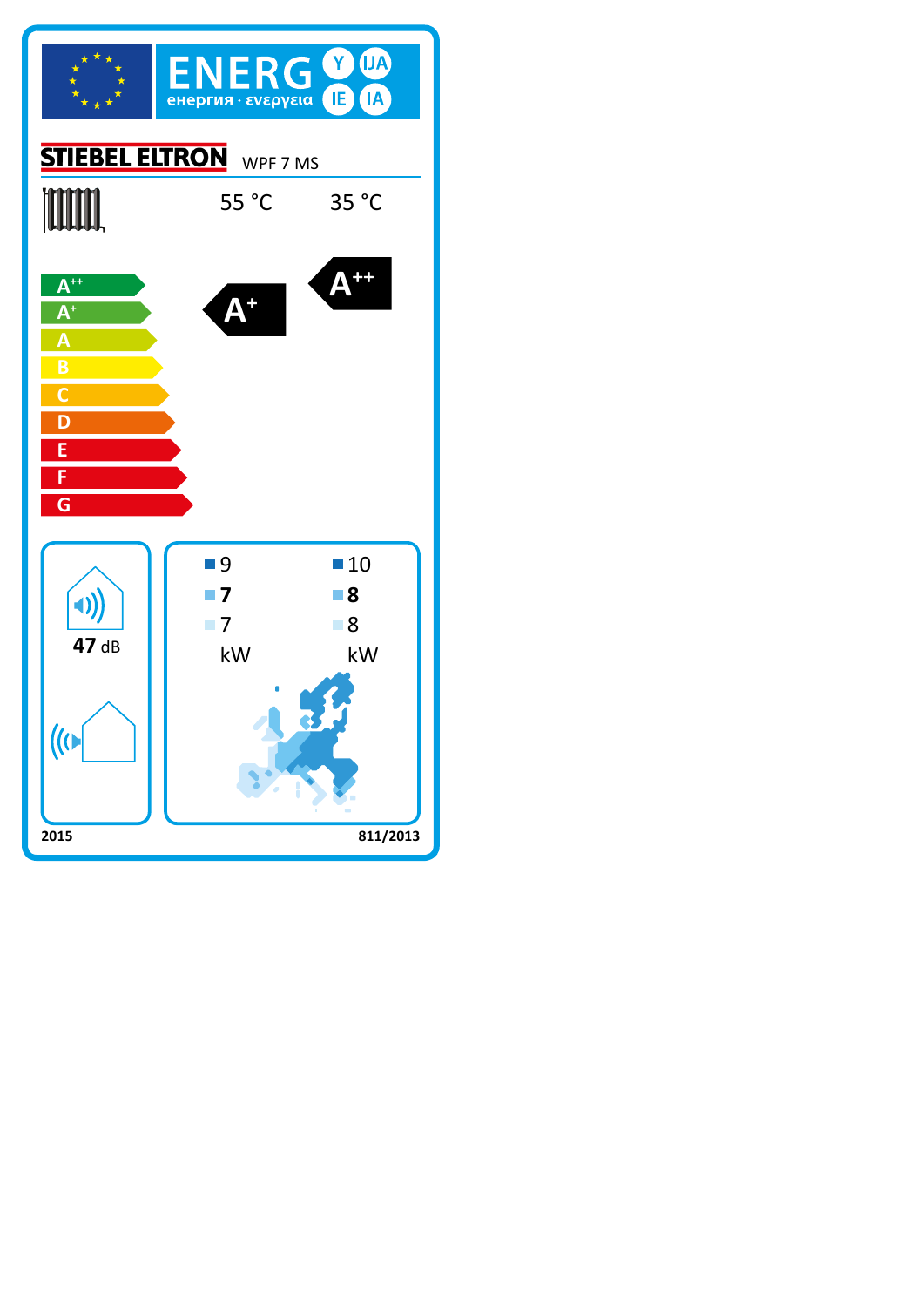## **Product datasheet: Room heater to regulation (EU) no. 811/2013**

|                                                                                                                 |       | <b>WPF 7 MS</b>       |
|-----------------------------------------------------------------------------------------------------------------|-------|-----------------------|
|                                                                                                                 |       | 222553                |
| Manufacturer                                                                                                    |       | <b>STIEBEL ELTRON</b> |
| Energy efficiency class for central heating in moderate climates for<br>medium temperature applications         |       | A+                    |
| Energy efficiency class for central heating in moderate climates for low<br>temperature applications            |       | $A_{++}$              |
| Rated heating output in moderate climates for medium temperature<br>applications                                | kW    | $\overline{7}$        |
| Rated heating output in moderate climates for low temperature<br>applications                                   | kW    | 8                     |
| Energy efficiency for central heating in moderate climates for medium<br>temperature applications               | %     | 120                   |
| Energy efficiency for central heating in moderate climates for low<br>temperature applications                  | %     | 187                   |
| Energy consumption of central heating in moderate climates for medium<br>temperature applications               | kWh/a | 4440                  |
| Energy consumption for central heating under moderate climatic<br>conditions, for low temperature applications  | kWh/a | 3302                  |
| Sound power level internal                                                                                      | dB(A) | 47                    |
| Rated heating output in colder climates for medium temperature<br>applications                                  | kW    | 9                     |
| Rated heating output in colder climates for low temperature applications                                        | kW    | 10                    |
| Rated heating output in warmer climates for medium temperature<br>applications                                  | kW    | $\overline{7}$        |
| Rated heating output in warmer climates for low temperature applications                                        | kW    | 8                     |
| Energy efficiency for central heating in colder climates for medium<br>temperature applications                 | $\%$  | 126                   |
| Energy efficiency for central heating in colder climates for low<br>temperature applications                    | $\%$  | 194                   |
| Energy efficiency for central heating in warmer climates for medium<br>temperature applications                 | $\%$  | 122                   |
| Energy efficiency for central heating in warmer climates for low<br>temperature applications                    | $\%$  | 190                   |
| Energy consumption for central heating under colder climatic conditions,<br>for medium temperature applications | kWh/a | 6480                  |
| Energy consumption for central heating under colder climatic conditions,<br>for low temperature applications    | kWh/a | 4750                  |
| Energy consumption for central heating under warmer climatic conditions,<br>for medium temperature applications | kWh/a | 2846                  |
| Energy consumption for central heating under warmer climatic conditions,<br>for low temperature applications    | kWh/a | 2102                  |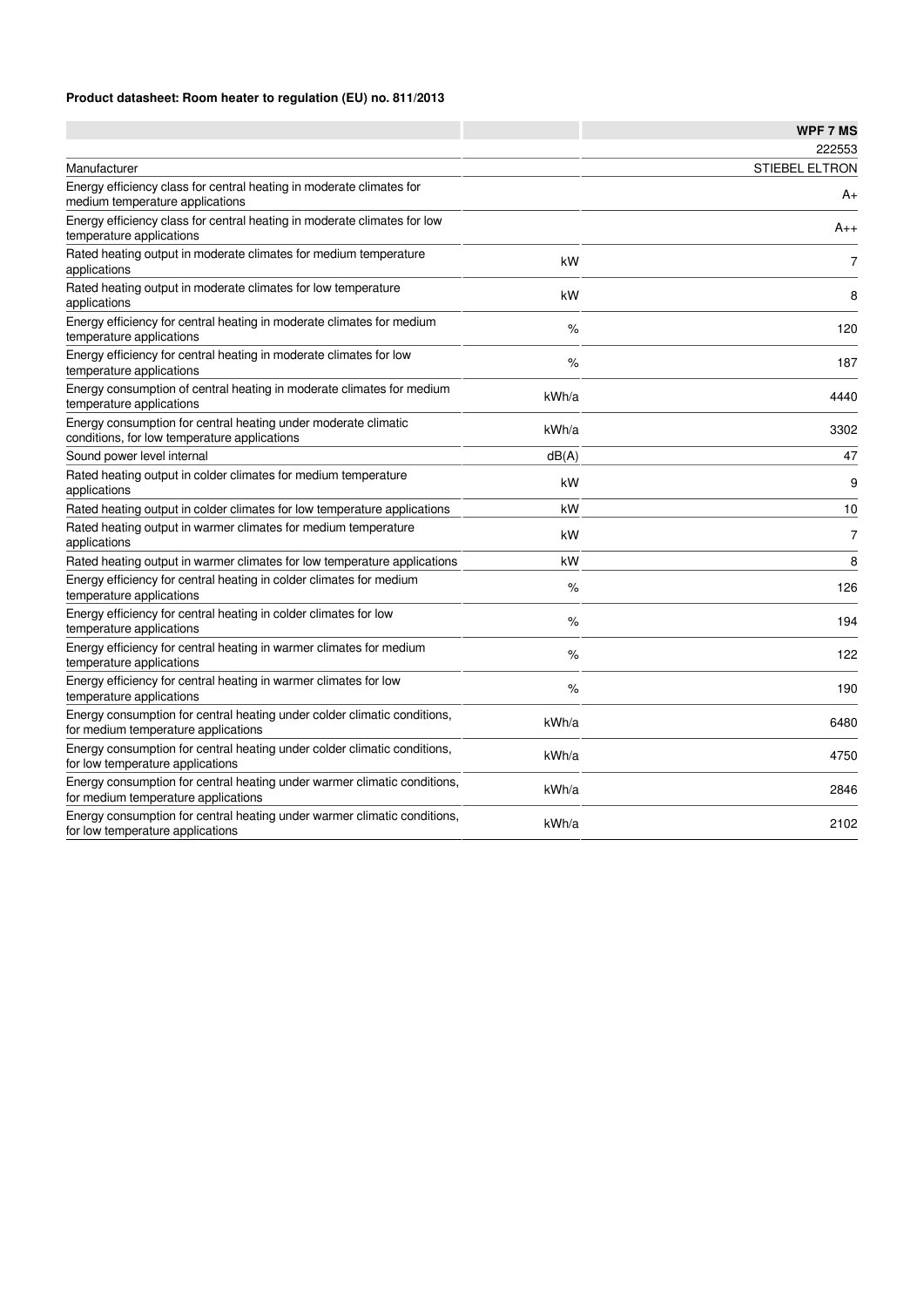



## **STIEBEL ELTRON**

WPF 7 MS

# **TOOTAL**

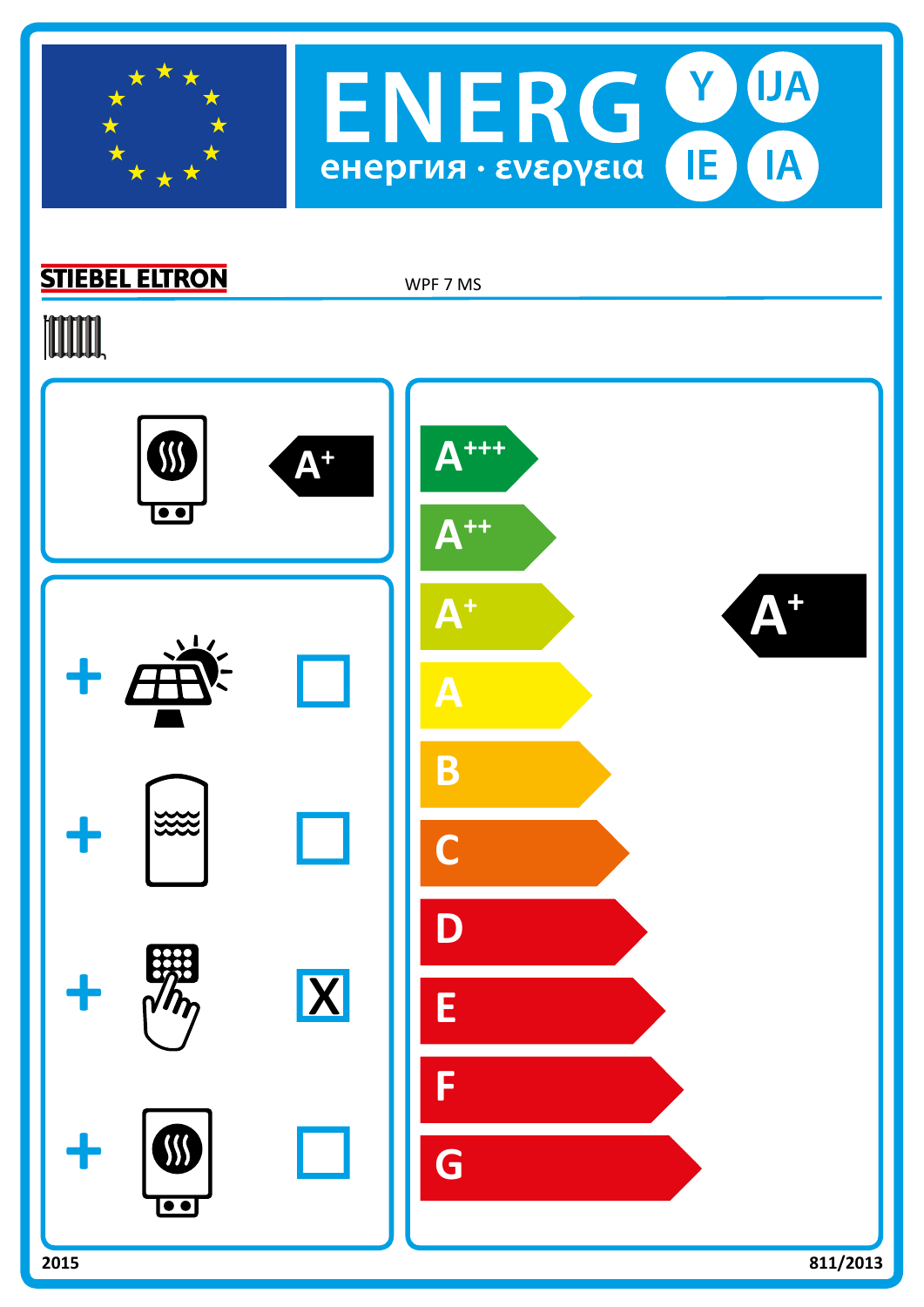## **Product datasheet: Composite system consisting of room heater and temperature controller to regulation (EU) no. 811/2013**

|                                                                                                                                              |      | <b>WPF 7 MS</b>       |
|----------------------------------------------------------------------------------------------------------------------------------------------|------|-----------------------|
|                                                                                                                                              |      | 222553                |
| Manufacturer                                                                                                                                 |      | <b>STIEBEL ELTRON</b> |
| Energy efficiency for central heating in moderate climates for medium<br>temperature applications                                            | $\%$ | 120                   |
| Temperature controller class                                                                                                                 |      | VII                   |
| Contribution of temperature controller to room heating energy efficiency                                                                     | $\%$ | 3,5                   |
| Room heating energy efficiency of composite system under moderate<br>climatic conditions                                                     | $\%$ | 124                   |
| Room heating energy efficiency of composite system under colder<br>climatic conditions                                                       | $\%$ | 130                   |
| Room heating energy efficiency of composite system under warmer<br>climatic conditions                                                       | $\%$ | 126                   |
| Value of differential between room heating energy efficiency under<br>moderate climatic conditions and that under colder climatic conditions | $\%$ | 6                     |
| Value of differential between room heating energy efficiency under<br>warmer climatic conditions and that under moderate climatic conditions | $\%$ | 2                     |
| Energy efficiency class for central heating in moderate climates for<br>medium temperature applications                                      |      | $A_{+}$               |
| Room heating energy efficiency class of composite system under<br>moderate climatic conditions                                               |      | $A_{+}$               |